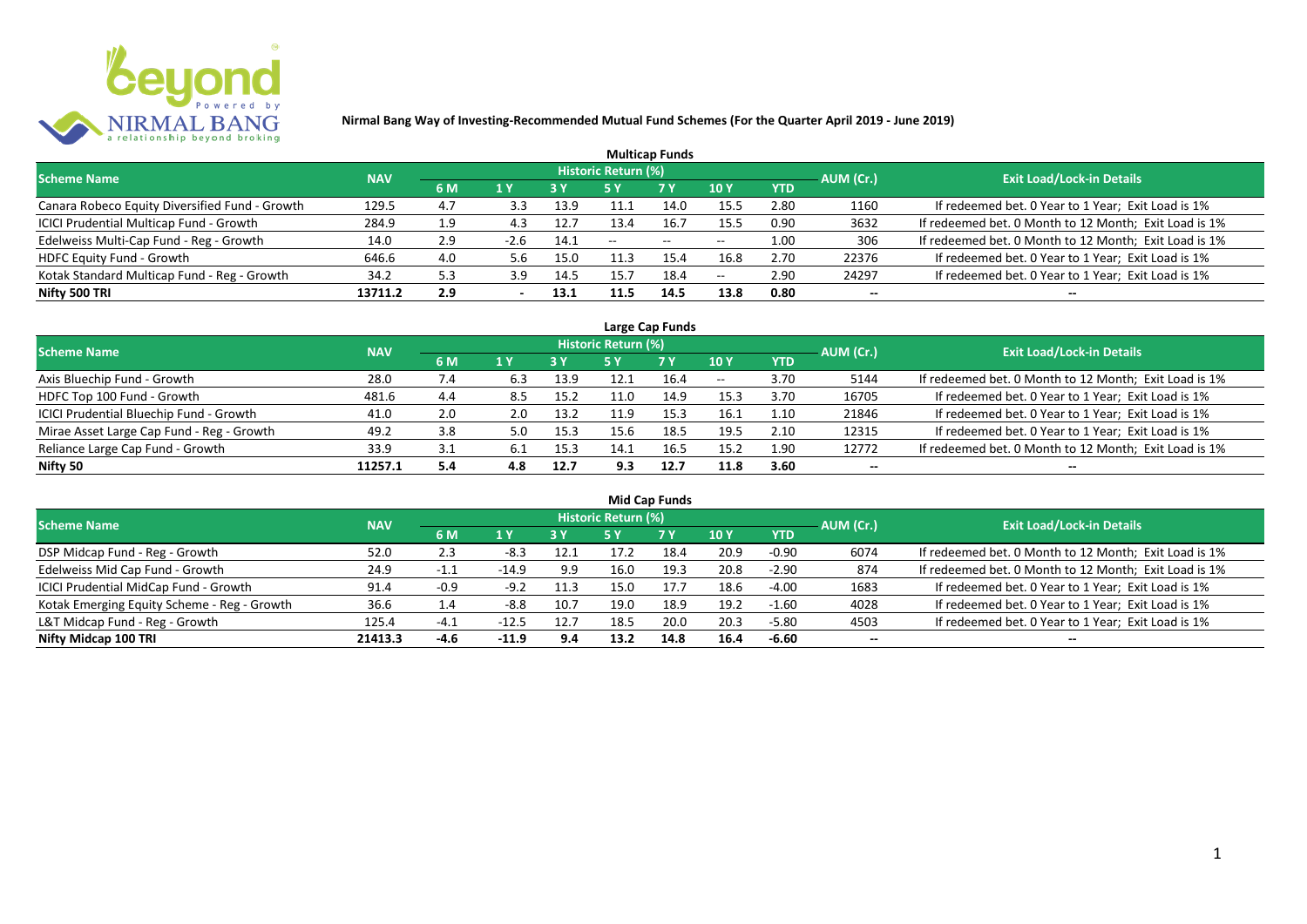

|                                           |            |        |        |      |                     | Large & Midcap |      |            |           |                                                    |
|-------------------------------------------|------------|--------|--------|------|---------------------|----------------|------|------------|-----------|----------------------------------------------------|
| <b>Scheme Name</b>                        | <b>NAV</b> |        |        |      | Historic Return (%) |                |      |            | AUM (Cr.) | <b>Exit Load/Lock-in Details</b>                   |
|                                           |            | 6 M    |        |      |                     | 7 V            | 10 Y | <b>YTD</b> |           |                                                    |
| Canara Robeco Emerging Equities - Growth  | 90.1       |        | $-3.9$ | 14.4 | 21.1                | 22.3           | 24.1 | . 20       | 4675      | If redeemed bet. 0 Year to 1 Year; Exit Load is 1% |
| IDFC Core Equity Fund - Reg - Growth      | 42.6       |        |        | 11.6 | 11.0                | 13.5           | 12.1 | $-3.40$    | 2954      | If redeemed bet. 0 Day to 365 Day; Exit Load is 1% |
| Principal Emerging Bluechip Fund - Growth | 99.2       | $-0.4$ | $-9.2$ | 13.0 | 18.1                |                | 20.6 | $-1.90$    | 2190      | If redeemed bet. 0 Year to 1 Year; Exit Load is 1% |
| NIFTY Large Midcap 250 TRI                | 6884.5     | 0.6    |        | 13.1 | 13.7                | 16.2           | 15.9 | $-1.60$    | --        | $- -$                                              |

|                                                |            |     |        |      |                     | <b>Focused Funds</b> |       |            |           |                                                       |
|------------------------------------------------|------------|-----|--------|------|---------------------|----------------------|-------|------------|-----------|-------------------------------------------------------|
| <b>Scheme Name</b>                             | <b>NAV</b> |     |        |      | Historic Return (%) |                      |       |            | AUM (Cr.) | <b>Exit Load/Lock-in Details</b>                      |
|                                                |            | 6 M | 1 V    |      |                     | 7 Y                  | 10Y   | <b>YTD</b> |           |                                                       |
| Axis Focused 25 Fund - Growth                  | 26.6       |     | $-1.8$ | 14.7 | 14.8                | $\sim$               | $- -$ | $-0.70$    | 7584      | If redeemed bet. 0 Month to 12 Month; Exit Load is 1% |
| <b>IDFC Focused Equity Fund - Reg - Growth</b> | 34.9       |     |        | 11.5 | 8.6                 |                      | 10.5  | $-1.10$    | 1632      | If redeemed bet. 0 Days to 365 Days; Exit Load is 1%  |
| SBI Focused Equity Fund - Growth               | 138.7      | 8.8 | 1.9    | 13.6 |                     |                      | 22.2  | 4.90       | 4234      | If redeemed bet. 0 Year to 1 Year; Exit Load is 1%    |
| <b>S&amp;P BSE 500</b>                         | 14596.2    | 2.4 | $-1.4$ | 11.8 | 10.2                | 13.0                 | 12.6  | 0.40       | --        | --                                                    |

| <b>Small Cap Funds</b>                         |            |        |         |                     |      |           |            |            |           |                                                    |  |  |  |
|------------------------------------------------|------------|--------|---------|---------------------|------|-----------|------------|------------|-----------|----------------------------------------------------|--|--|--|
| <b>Scheme Name</b>                             | <b>NAV</b> |        |         | Historic Return (%) |      |           |            |            | AUM (Cr.) | <b>Exit Load/Lock-in Details</b>                   |  |  |  |
|                                                |            | 6 M    | 1 Y     |                     | 5 Y  | <b>7Y</b> | 10Y        | <b>YTD</b> |           |                                                    |  |  |  |
| Franklin India Smaller Companies Fund - Growth | 51.4       | $-0.7$ | -15.1   | 7.9                 | 16.7 |           | 21.6       | $-2.00$    | 7403      | If redeemed bet. 0 Year to 1 Year; Exit Load is 1% |  |  |  |
| HDFC Small Cap Fund - Growth                   | 41.0       | $-2.1$ |         | 15.7                | 16.2 | 18.4      | 18.4       | $-3.50$    | 7660      | If redeemed bet. 0 Year to 1 Year; Exit Load is 1% |  |  |  |
| L&T Emerging Businesses Fund - Reg - Growth    | 23.0       | -5.5   | $-17.4$ | 15.5                | 17.7 | $\sim$    | $- -$      | $-7.40$    | 5989      | If redeemed bet. 0 Year to 1 Year; Exit Load is 1% |  |  |  |
| Reliance Small Cap Fund - Growth               | 38.2       | $-3.8$ | -14.8   | 13.7                | 20.6 | 23.6      | $\sim$ $-$ | $-3.90$    | 8050      | If redeemed bet. 0 Year to 1 Year; Exit Load is 1% |  |  |  |
| SBI Small Cap Fund - Growth                    | 49.3       | 0.1    | $-13.8$ | 14.4                | 25.0 | 25.3      | $- -$      | $-2.10$    | 1992      | If redeemed bet. 0 Year to 1 Year; Exit Load is 1% |  |  |  |
| Nifty Smallcap 100 TRI                         | 7423.1     | $-2.2$ | $-22.2$ | 6.3                 | 8.6  | 11.1      | 13.2       | $-5.20$    | $- -$     | --                                                 |  |  |  |

#### **ELSS Schemes (Tax Saving u/s 80-C)**

| <b>Scheme Name</b>                            | <b>NAV</b> |     |        | Historic Return (%) |      |            |                 | AUM (Cr.)  | <b>Exit Load/Lock-in Details</b> |       |
|-----------------------------------------------|------------|-----|--------|---------------------|------|------------|-----------------|------------|----------------------------------|-------|
|                                               |            | 6 M | 1 Y    |                     | 5 Y  | <b>7 Y</b> | 10 <sub>1</sub> | <b>YTD</b> |                                  |       |
| Aditya Birla Sun Life Tax Relief 96 - Growth  | 30.0       | 0.0 | $-5.7$ | 11.3                | 15.8 | 18.1       | 16.3            | $-3.00$    | 8685                             |       |
| Axis Long Term Equity Fund - Growth           | 43.0       | 3.8 | $-0.2$ | 12.6                | 16.1 | 19.9       | $\sim$ $-$      | 0.20       | 19109                            | Nil   |
| IDFC Tax Advantage (ELSS) Fund - Reg - Growth | 54.0       | 1.0 | $-8.3$ | 12.4                | 14.5 | 17.7       | 16.4            | 0.00       | 1996                             | Ni    |
| Invesco India Tax Plan - Growth               | 48.4       | 0.9 | -3.1   | 11.7                | 14.5 | 17.1       | 17.9            | $-1.20$    | 839                              | Ni    |
| Mirae Asset Tax Saver Fund - Reg - Growth     | 16.8       | 2.9 | 2.9    | 18.6                | $-$  | $--$       | $- -$           | 1.00       | 1949                             | Nil   |
| <b>S&amp;P BSE 200 TRI</b>                    | 5569.8     | 3.3 | 2.0    | 13.5                | 11.6 | 14.7       | 14.1            | 1.10       | --                               | $- -$ |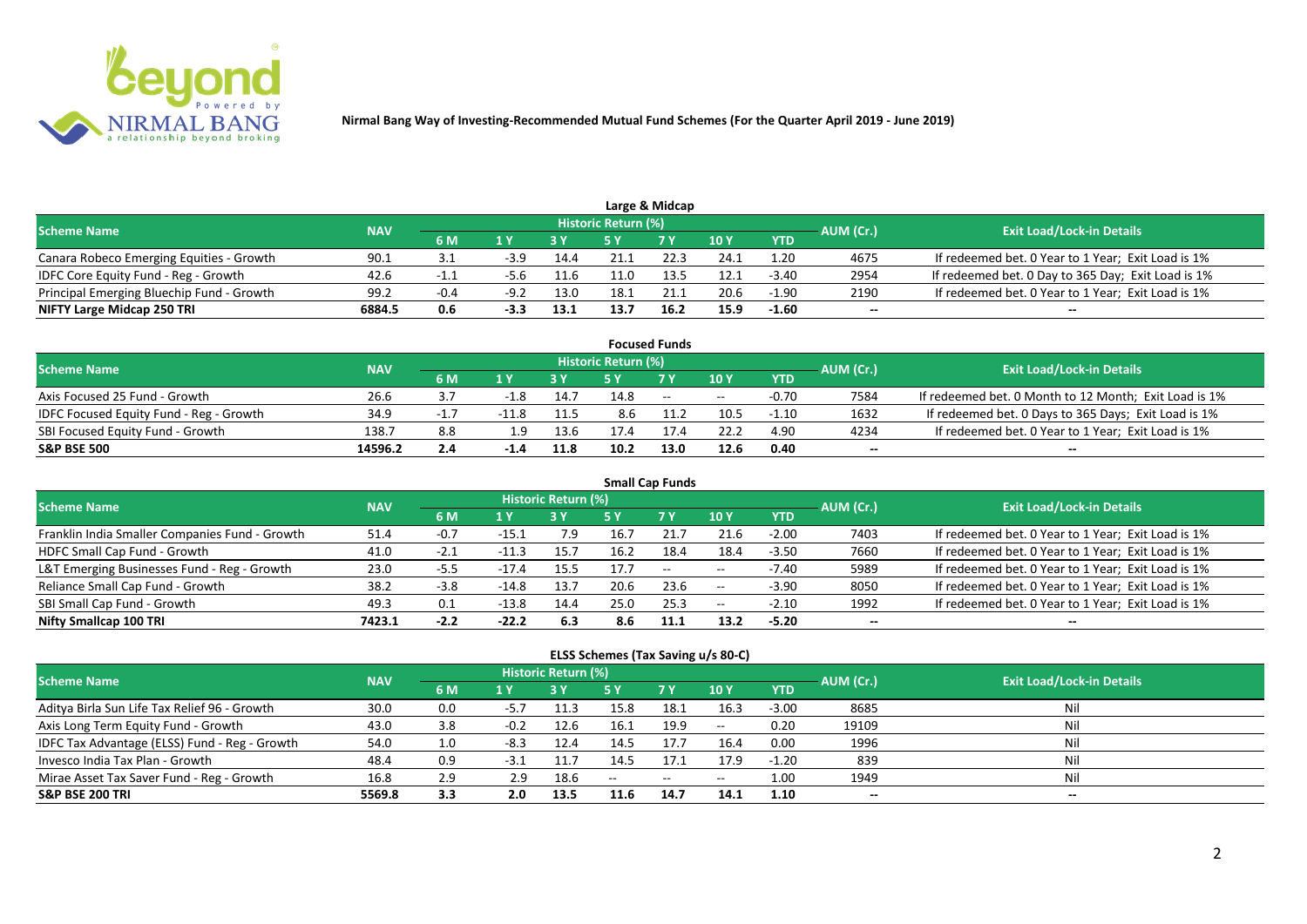

| <b>Contra/Value Fund</b>                  |            |     |        |                     |      |            |      |            |           |                                                       |  |  |  |
|-------------------------------------------|------------|-----|--------|---------------------|------|------------|------|------------|-----------|-------------------------------------------------------|--|--|--|
| <b>Scheme Name</b>                        | <b>NAV</b> |     |        | Historic Return (%) |      |            |      |            | AUM (Cr.) | <b>Exit Load/Lock-in Details</b>                      |  |  |  |
|                                           |            | 6 M | 1 Y    |                     |      | <b>7 Y</b> | 10Y  | <b>YTD</b> |           |                                                       |  |  |  |
| Kotak India EQ Contra Fund - Reg - Growth | 51.0       | 4.2 |        | 14.9                | 12.0 | 14.8       | 14.8 | 1.90       | 811       | If redeemed bet. 0 Year to 1 Year; Exit Load is 1%    |  |  |  |
| Tata Equity P/E Fund - Reg - Growth       | 127.9      | 0.1 | $-9.0$ | 14.9                | 15.6 |            | 17.4 | $-2.40$    | 5464      | If redeemed bet. 0 Month to 12 Month; Exit Load is 1% |  |  |  |
| UTI Value Opportunities Fund - Growth     | 58.7       | 2.4 |        | 9.5                 | 8.7  | 12.0       | 14.0 | 0.40       | 4551      | If redeemed bet. 0 Year to 1 Year; Exit Load is 1%    |  |  |  |
| Nifty 500 TRI                             | 13711.2    | 2.9 |        | 13.1                |      | 14.5       | 13.8 | 0.80       | --        | $- -$                                                 |  |  |  |

| Sector/Thematic                                                           |            |        |                          |                     |      |           |            |            |           |                                                    |  |  |  |
|---------------------------------------------------------------------------|------------|--------|--------------------------|---------------------|------|-----------|------------|------------|-----------|----------------------------------------------------|--|--|--|
| <b>Scheme Name</b>                                                        | <b>NAV</b> |        |                          | Historic Return (%) |      |           |            |            | AUM (Cr.) | <b>Exit Load/Lock-in Details</b>                   |  |  |  |
|                                                                           |            | 6 M    | 1 Y                      | <b>3Y</b>           | 5 Y  | <b>7Y</b> | <b>10Y</b> | <b>YTD</b> |           |                                                    |  |  |  |
| Canara Robeco Consumer Trends Fund - Reg - Growth                         | 37.2       | 3.0    | $-1.2$                   | 14.4                | 15.4 | 17.3      | $--$       | $-1.10$    | 327       | If redeemed bet. 0 Year to 1 Year; Exit Load is 1% |  |  |  |
| Mirae Asset Great Consumer Fund - Growth                                  | 32.8       | 0.1    | $-1.7$                   | 15.9                | 15.3 | 17.3      | $- -$      | $-4.40$    | 742       | If redeemed bet. 0 Year to 1 Year; Exit Load is 1% |  |  |  |
| <b>ICICI Prudential Technology Fund - Growth</b>                          | 58.5       | 3.2    | 10.3                     | 12.4                | 14.5 | 18.5      | 22.4       | 3.30       | 476       | If redeemed bet. 0 Day to 15 Day; Exit Load is 1%  |  |  |  |
| Reliance Pharma Fund - Growth                                             | 142.8      | $-6.8$ | 3.1                      | 2.3                 | 10.7 | 14.3      | 20.9       | $-4.50$    | 2711      | If redeemed bet. 0 Year to 1 Year; Exit Load is 1% |  |  |  |
| ICICI Prudential Banking and Financial Services Fund -<br>Retail - Growth | 63.5       | 9.0    | 6.4                      | 21.2                | 17.9 | 22.0      | 20.9       | 4.30       | 3068      | If redeemed bet. 0 Day to 15 Day; Exit Load is 1%  |  |  |  |
| Reliance Banking Fund - Growth                                            | 272.4      | 6.4    | 2.4                      | 18.0                | 14.5 | 18.1      | 18.9       | 2.80       | 2991      | If redeemed bet. 0 Year to 1 Year; Exit Load is 1% |  |  |  |
| Nifty 500 TRI                                                             | 13711.2    | 2.9    | $\overline{\phantom{a}}$ | 13.1                | 11.5 | 14.5      | 13.8       | 0.80       | $- -$     | $- -$                                              |  |  |  |

| <b>Dynamic Asset Allocation Funds</b>            |            |     |        |                            |                   |           |       |            |           |                                                         |  |  |  |
|--------------------------------------------------|------------|-----|--------|----------------------------|-------------------|-----------|-------|------------|-----------|---------------------------------------------------------|--|--|--|
| <b>Scheme Name</b>                               | <b>NAV</b> |     |        | <b>Historic Return (%)</b> |                   |           |       |            |           | <b>Exit Load/Lock-in Details</b>                        |  |  |  |
|                                                  |            | 6 M | 1 Y    |                            | <b>5Y</b>         | <b>7Y</b> | 10Y   | <b>YTD</b> | AUM (Cr.) |                                                         |  |  |  |
| ICICI Prudential Balanced Advantage Fund - Reg - | 35.0       |     |        | 10.2                       | 10.8              |           |       |            |           |                                                         |  |  |  |
| Growth                                           |            | 4.1 | 4.7    |                            |                   | 13.6      | 13.9  | 1.90       | 29034     | If redeemed bet. 0 Year to 1 Year; Exit Load is 1%      |  |  |  |
| Invesco India Dynamic Equity Fund - Growth       | 28.5       | 4.8 | $-1.5$ | 10.6                       | 10.5              | 14.1      | 14.0  | 3.20       | 1007      | If redeemed bet. 0 Month to 3 Month; Exit Load is 0.25% |  |  |  |
| SBI Dynamic Asset Allocation Fund - Reg - Growth | 13.2       | 1.0 |        | 8.5                        | $\hspace{0.05cm}$ | $\sim$    | $- -$ | 0.70       | 649       | If redeemed bet. 0 Month to 12 Month; Exit Load is 1%   |  |  |  |
| NIFTY 50 Hybrid Composite Debt 65:35 Index       | 9708.2     | 5.7 | 7.3    | 11.9                       | 10.1              | 12.3      | 11.5  | 3.50       | --        | --                                                      |  |  |  |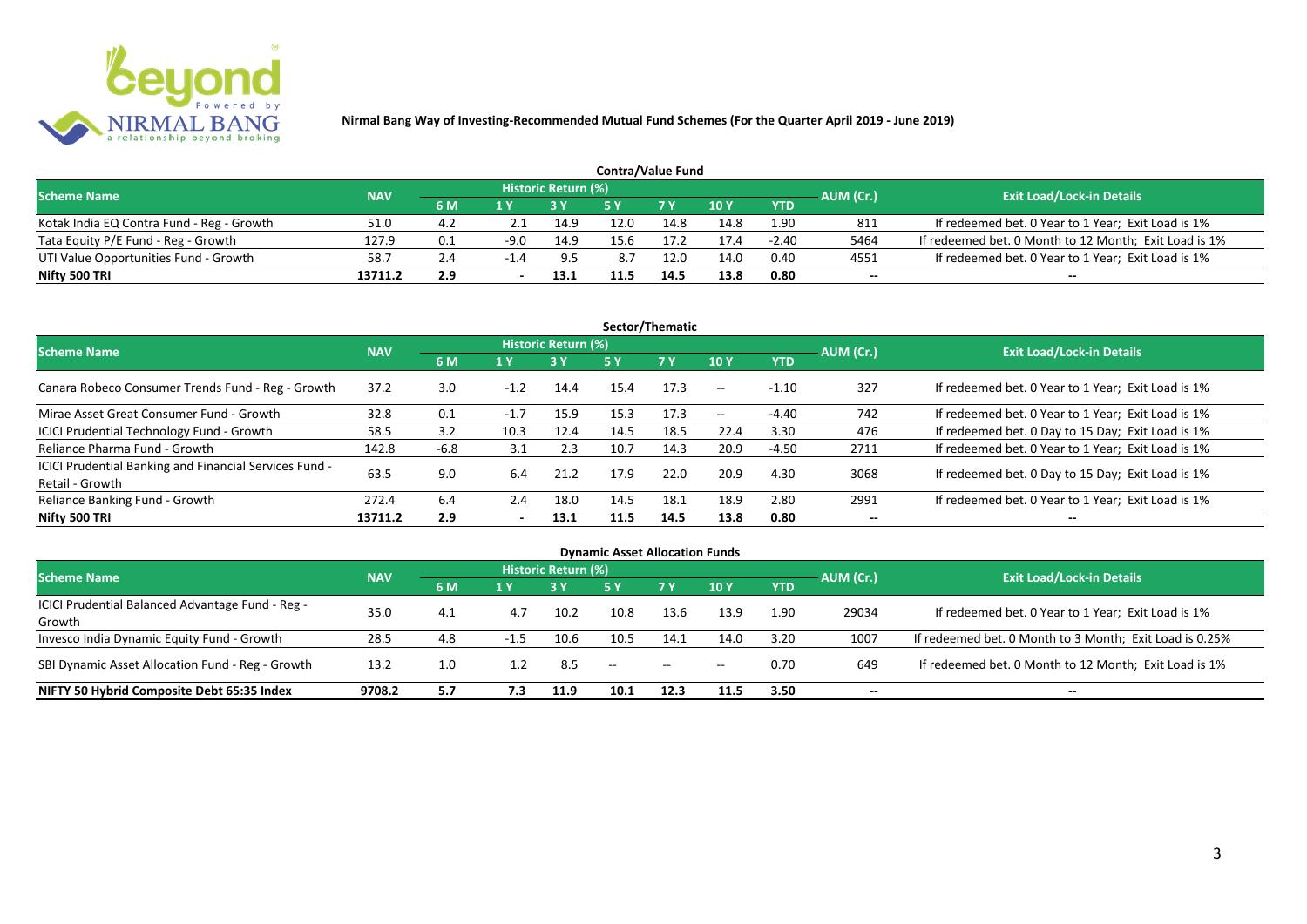

| <b>Hybrid Aggressive</b>                        |            |        |        |                            |                          |        |       |            |           |                                                       |  |  |  |
|-------------------------------------------------|------------|--------|--------|----------------------------|--------------------------|--------|-------|------------|-----------|-------------------------------------------------------|--|--|--|
| <b>Scheme Name</b>                              | <b>NAV</b> |        |        | <b>Historic Return (%)</b> |                          |        |       |            | AUM (Cr.) | <b>Exit Load/Lock-in Details</b>                      |  |  |  |
|                                                 |            | 6 M    | 1 Y    |                            | 5 Y                      | 7 Y    | 10 Y  | <b>YTD</b> |           |                                                       |  |  |  |
| HDFC Hybrid Equity Fund - Growth                | 52.3       | 3.6    | 0.1    | 10.5                       | 8.8                      | 11.2   | 13.4  | 1.90       | 22384     | If redeemed bet. 0 Year to 1 Year; Exit Load is 1%    |  |  |  |
| ICICI Prudential Equity & Debt Fund - Growth    | 131.1      | 2.4    | 3.5    | 12.7                       | 13.3                     | 15.9   | 16.0  | 2.40       | 26129     | If redeemed bet. 0 Year to 1 Year; Exit Load is 1%    |  |  |  |
| Mirae Asset Hybrid - Equity Fund - Reg - Growth | 14.3       | 3.5    |        | 12.7                       | $\overline{\phantom{m}}$ | $\sim$ | $- -$ | 2.20       | 1843      | If redeemed bet. 0 Year to 1 Year; Exit Load is 1%    |  |  |  |
| Reliance Equity Hybrid Fund - Growth            | 51.0       | $-3.0$ | $-7.1$ | 8.0                        |                          | 13.5   | 14.3  | $-3.50$    | 11872     | If redeemed bet. 0 Month to 12 Month; Exit Load is 1% |  |  |  |
| Canara Robeco Equity Hybrid Fund - Growth       | 154.3      | 4.1    | 3.7    | 11.5                       | 13.0                     | 14.3   | 14.9  | 2.50       | 2124      | If redeemed bet. 0 Year to 1 Year; Exit Load is 1%    |  |  |  |
| NIFTY 50 Hybrid Composite Debt 65:35 Index      | 9708.2     | 5.7    | 7.3    | 11.9                       | 10.1                     | 12.3   | 11.5  | 3.50       |           |                                                       |  |  |  |
|                                                 |            |        |        |                            |                          |        |       |            |           |                                                       |  |  |  |

| <b>Arbitrage Fund</b>                      |            |      |  |                            |     |     |     |            |           |                                                         |  |  |  |
|--------------------------------------------|------------|------|--|----------------------------|-----|-----|-----|------------|-----------|---------------------------------------------------------|--|--|--|
| <b>Scheme Name</b>                         | <b>NAV</b> |      |  | <b>Historic Return (%)</b> |     |     |     |            | AUM (Cr.) | <b>Exit Load/Lock-in Details</b>                        |  |  |  |
|                                            |            | 1 M. |  | 6 M                        |     | 2V  |     | <b>YTD</b> |           |                                                         |  |  |  |
| IDFC Arbitrage Fund - Reg - Growth         | 23.5       | 8.5  |  | 6.3                        | b.6 |     | 6.2 | 6.70       | 3626      | If redeemed bet. 0 Month to 1 Month; Exit Load is 0.25% |  |  |  |
| Kotak Equity Arbitrage Fund - Reg - Growth | 26.6       | 8.9  |  | 6.2                        | 6.6 | 6.3 | 6.3 | 6.50       | 12574     | If redeemed bet. 0 Day to 30 Day; Exit Load is 0.25%    |  |  |  |
| Reliance Arbitrage Fund - Growth           | 19.1       | a 7  |  | 6.2                        |     |     | 6.4 | 6.70       | 8276      | If redeemed bet. 0 Month to 1 Month; Exit Load is 0.25% |  |  |  |

|                                          |            |     |     |                     |       | <b>Equity Saver</b>      |                 |            |           |                                                       |
|------------------------------------------|------------|-----|-----|---------------------|-------|--------------------------|-----------------|------------|-----------|-------------------------------------------------------|
| <b>Scheme Name</b>                       | <b>NAV</b> |     |     | Historic Return (%) |       |                          |                 |            | AUM (Cr.) | <b>Exit Load/Lock-in Details</b>                      |
|                                          |            | 6 M | 1 V |                     |       | 7 Y.                     | 10Y             | <b>YTD</b> |           |                                                       |
| Axis Equity Saver Fund - Reg - Growth    | 12.7       | 4.3 |     | 8.2                 | $- -$ | $\sim$                   | $- -$           | 2.60       | 757       | If redeemed bet. 0 Month to 12 Month; Exit Load is 1% |
| HDFC Equity Savings Fund - Growth        | 36.3       | 2.6 | 3.9 | 10.8                |       |                          | 10 <sub>c</sub> | 2.20       | 5758      | If redeemed bet. 0 Year to 1 Year; Exit Load is 1%    |
| Kotak Equity Savings Fund - Reg - Growth | 14.1       |     |     | 8.2                 | $- -$ | $\sim$                   | $- -$           | 1.70       | 2193      | If redeemed bet. 0 Year to 1 Year; Exit Load is 1%    |
| CRISIL Hybrid 50+50 - Moderate Index*    | $- -$      | --  | $-$ | $- -$               | --    | $\overline{\phantom{a}}$ | $- -$           | $- -$      | $-$       | $- -$                                                 |

| <b>Liquid Funds</b>                            |            |                |     |                            |            |             |            |                 |           |                                  |  |  |  |
|------------------------------------------------|------------|----------------|-----|----------------------------|------------|-------------|------------|-----------------|-----------|----------------------------------|--|--|--|
| Scheme Name                                    | <b>NAV</b> |                |     | <b>Historic Return (%)</b> |            |             | <b>YTM</b> | Avg             | AUM (Cr.) | <b>Exit Load/Lock-in Details</b> |  |  |  |
|                                                |            | 1 <sub>W</sub> | 2 W | 1 M                        | 3 M        | <b>71 Y</b> |            | <b>Maturity</b> |           |                                  |  |  |  |
| Axis Liquid Fund - Growth                      | 2083.6     | 7.3            |     |                            | $\angle 4$ |             | 6.9        | 0.11            | 30460     | Nil                              |  |  |  |
| Franklin India Liquid Fund - Super IP - Growth | 2813.7     | 7.5            | 7.5 |                            |            |             | 7.4        | 0.09            | 9643      | Nil                              |  |  |  |
| Kotak Liquid Scheme - Reg - Growth             | 3805.7     | 7.1            | 7.0 | 6.9                        |            | 7.4         | 6.8        | 0.10            | 27577     | Nil                              |  |  |  |
| Reliance Liquid Fund - Growth                  | 4580.2     | 7.5            |     |                            | 7.4        | 7.b         | 7.3        | 0.13            | 34422     | Nil                              |  |  |  |
| UTI Liquid Cash Plan - Reg - Growth            | 3077.2     | 7.3            |     | 6.9                        | 7.4        |             | 7.0        | 0.12            | 36731     | Nil                              |  |  |  |
| <b>CRISIL Liquid Fund Index</b>                | $- -$      | 8.3            | 8.4 | 7.1                        | $-$        | $- -$       | $- -$      | $- -$           | $- -$     | $\sim$                           |  |  |  |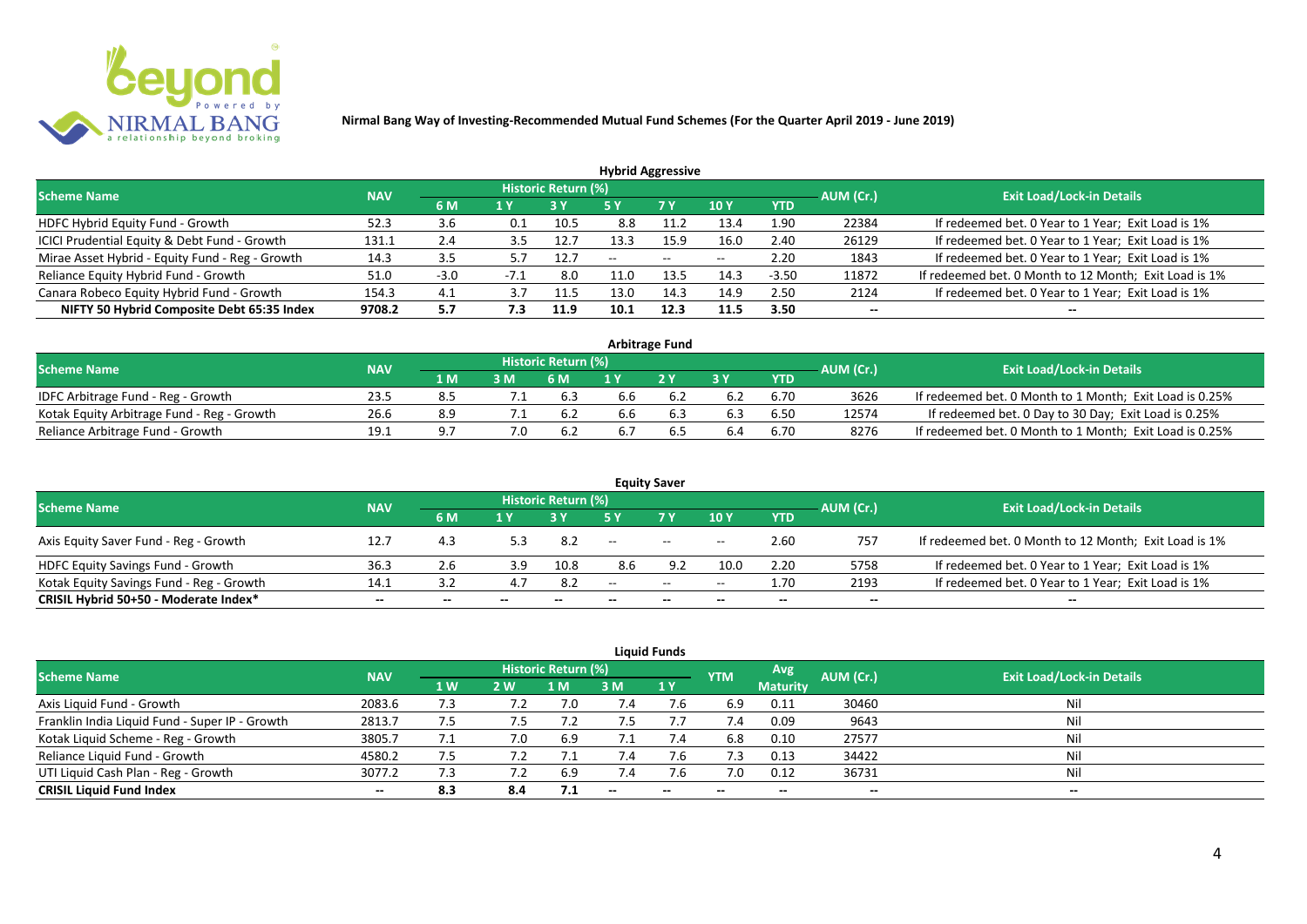

|                                                   |            |                |     |                            |                          | <b>Ultra Short Fund</b>  |            |                          |           |                                  |
|---------------------------------------------------|------------|----------------|-----|----------------------------|--------------------------|--------------------------|------------|--------------------------|-----------|----------------------------------|
| <b>Scheme Name</b>                                | <b>NAV</b> |                |     | <b>Historic Return (%)</b> |                          |                          | <b>YTM</b> | Avg                      | AUM (Cr.) | <b>Exit Load/Lock-in Details</b> |
|                                                   |            | 1 <sub>M</sub> | 3 M | 6 M                        |                          | 3Y                       |            | <b>Maturity</b>          |           |                                  |
| Aditya Birla Sun Life Savings Fund - Reg - Growth | 372.6      | 7.3            | 8.3 | 8.9                        | 8.6                      | 7.9                      | 8.4        | 0.55                     | 15387     | Nil                              |
| HDFC Ultra Short Term Fund - Reg - Growth         | 10.6       | 6.6            | 8.1 | 8.5                        | $\overline{\phantom{a}}$ | $\overline{\phantom{a}}$ | 7.6        | 0.44                     | 5812      | Nil                              |
| IDFC Ultra Short Term Fund - Reg - Growth         | 10.7       |                | 8.1 | 8.6                        | $\overline{\phantom{a}}$ | $\overline{\phantom{a}}$ | 7.6        | 0.38                     | 1986      | Nil                              |
| Kotak Savings Fund - Reg - Growth                 | 30.2       | 6.6            | 7.8 | 8.4                        | 8.0                      | 7.4                      | 7.9        | 0.44                     | 12689     | Nil                              |
| SBI Magnum Ultra Short Duration Fund - Growth     | 4180.9     | 6.6            | 7.7 | 8.3                        | 8.3                      | 7.4                      | 7.5        | 0.40                     | 8143      | Nil                              |
| <b>NIFTY Ultra Short Duration Debt Index</b>      | 3818.1     | 6.9            | 7.6 | 8.4                        | 8.4                      | 7.6                      | $- -$      | $\overline{\phantom{a}}$ | --        | $- -$                            |

| <b>Money Market Fund</b>                                   |            |                |       |                     |     |           |            |                 |           |                                  |  |  |  |
|------------------------------------------------------------|------------|----------------|-------|---------------------|-----|-----------|------------|-----------------|-----------|----------------------------------|--|--|--|
| <b>Scheme Name</b>                                         | <b>NAV</b> |                |       | Historic Return (%) |     |           | <b>YTM</b> | Avg             | AUM (Cr.) | <b>Exit Load/Lock-in Details</b> |  |  |  |
|                                                            |            | 1 <sub>M</sub> | 3 M   | 6 M                 | 1 Y | <b>3Y</b> |            | <b>Maturity</b> |           |                                  |  |  |  |
| Aditya Birla Sun Life Money Manager Fund - Reg -<br>Growth | 252.5      | 6.9            | 8.0   | 8.5                 | 8.4 | 7.4       | 7.7        | 0.56            | 11363     | Nil                              |  |  |  |
| ICICI Prudential Money Market Fund - Reg - Growth          | 261.0      | 6.9            | 7.9   | -8.2                | 8.1 | 7.3       | 7.6        | 0.43            | 9271      | Nil                              |  |  |  |
| Reliance Money Market Fund - Growth                        | 2848.6     | 7.1            | 8.1   | 8.6                 | 8.4 | 7.4       | 7.7        | 0.41            | 3952      | Nil                              |  |  |  |
| UTI Money Market Fund - Reg - Growth                       | 2117.9     | 6.9            | 8.1   | 8.3                 | 8.3 | 7.4       | 7.8        | 0.50            | 4932      | Nil                              |  |  |  |
| <b>CRISIL Liquid Fund Index</b>                            | $- -$      | 7.1            | $- -$ |                     |     |           | --         | $- -$           | $- -$     | $- -$                            |  |  |  |

| <b>Short Term Fund</b>                          |            |     |     |                            |     |           |            |                 |           |                                                      |  |  |
|-------------------------------------------------|------------|-----|-----|----------------------------|-----|-----------|------------|-----------------|-----------|------------------------------------------------------|--|--|
| <b>Scheme Name</b>                              | <b>NAV</b> |     |     | <b>Historic Return (%)</b> |     |           | <b>YTM</b> | <b>Avg</b>      | AUM (Cr.) | <b>Exit Load/Lock-in Details</b>                     |  |  |
|                                                 |            | 1 M | 3M  | '6 M                       |     | <b>3Y</b> |            | <b>Maturity</b> |           |                                                      |  |  |
| Franklin India STIP - Growth                    | 3998.8     |     | 5.6 | 9.8                        | Q 1 | 8.9       | 11.4       | 3.01            | 13260     | If redeemed bet. 0 Year to 1 Year; Exit Load is 0.5% |  |  |
| HDFC Short Term Debt Fund - Growth              | 20.8       |     | 7.8 | 8.8                        | 8.3 |           | -8.2       | 1.58            | 7681      |                                                      |  |  |
| IDFC Bond Fund - Short Term Plan - Reg - Growth | 38.2       |     | 7.8 | 9.6                        | 8.6 |           | 8.0        | 2.03            | 6985      | Nil                                                  |  |  |
| Kotak Bond Short Term Plan - Reg - Growth       | 35.0       | 4.3 |     | 9.2                        |     |           | 8.4        | 2.67            | 8703      | Nil                                                  |  |  |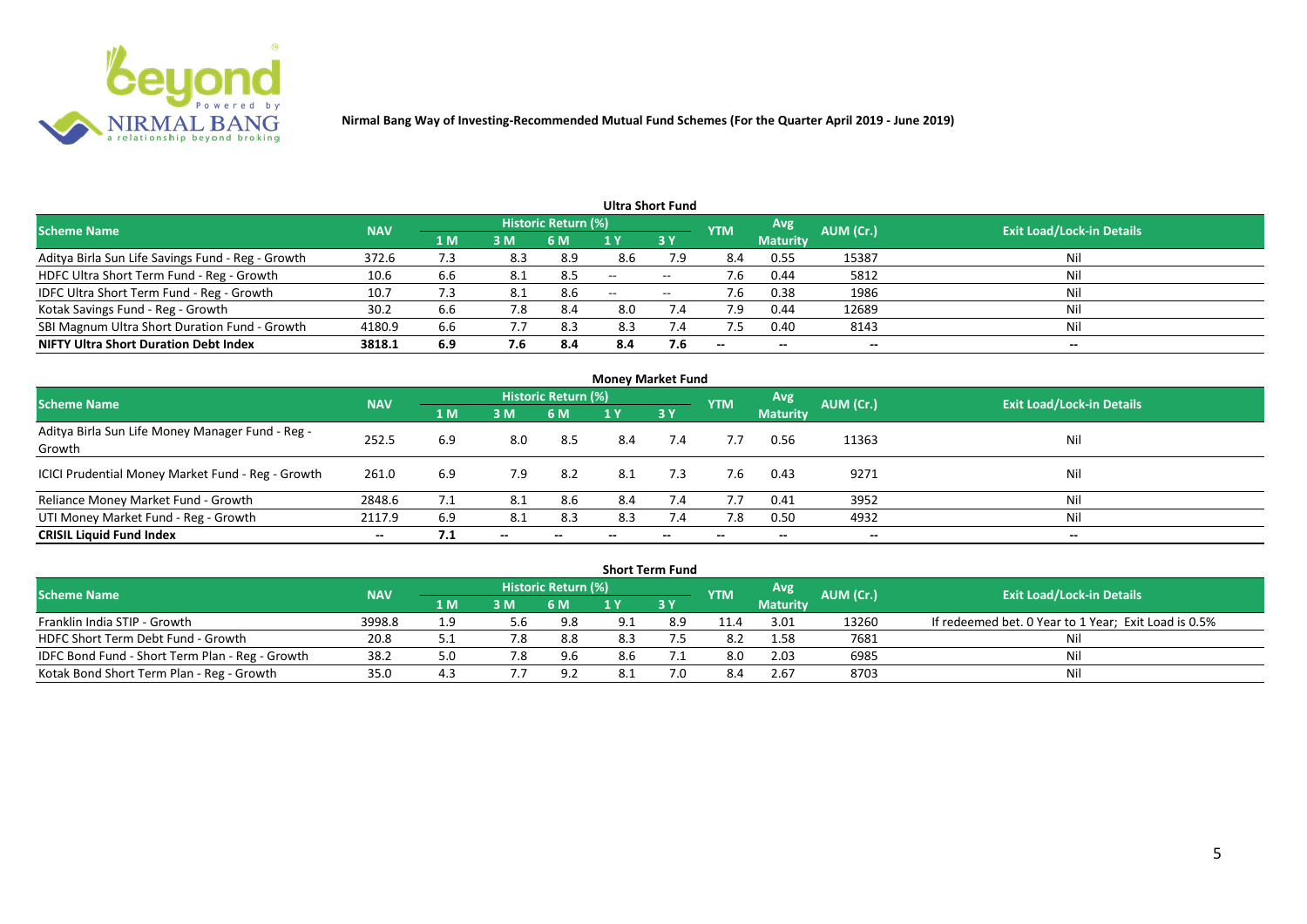

| <b>Low Duration Fund</b>                   |            |     |                |                     |     |             |                |                 |           |                                                          |  |  |  |
|--------------------------------------------|------------|-----|----------------|---------------------|-----|-------------|----------------|-----------------|-----------|----------------------------------------------------------|--|--|--|
| <b>Scheme Name</b>                         | <b>NAV</b> |     |                | Historic Return (%) |     |             | <b>YTM</b>     | <b>Avg</b>      | AUM (Cr.) | <b>Exit Load/Lock-in Details</b>                         |  |  |  |
|                                            |            | 1 M | 3 <sub>N</sub> | 6 M                 |     | <b>73 Y</b> |                | <b>Maturity</b> |           |                                                          |  |  |  |
| DSP Low Duration Fund - Reg - Growth       | 13.6       | 0.6 | 5.9            | 7.b                 | 7.9 |             |                | 0.78            | 2886      | Nil                                                      |  |  |  |
| Franklin India Low Duration Fund - Growth  | 21.8       | 4.5 |                | 9.2                 | 8.9 | 8.8         | 10.5           | 1.13            | 7107      | If redeemed bet. 0 Months to 3 Months; Exit Load is 0.5% |  |  |  |
| IDFC Low Duration Fund - Reg - Growth      | 26.7       |     | 8.0            | 8.4                 |     |             |                | 0.83            | 3386      | Nil                                                      |  |  |  |
| UTI Treasury Advantage Fund - Reg - Growth | 2586.0     | 0.3 | 6.0            |                     |     |             | Q <sub>2</sub> | 0.55            | 5220      | Nil                                                      |  |  |  |

#### **1 M 3 M 6 M 1 Y 3 Y 5.5 8.2 9.9 8.6 7.** NOFC Banking and PSU Debt Fund - Reg - Growth 15.1 5.5 8.2 9.9 8.6 7.5 8.7 2.59 3001 Nil<br>
Kotak Banking and PSU Debt Fund - Reg - Growth 42.4 6.5 8.2 9.6 8.8 7.6 8.5 4.24 1432 Nil Kotak Banking and PSU Debt Fund - Reg - Growth 42.4 6.5 8.2 9.6 8.8 7.6 8.5 4.24 1432<br>
UTI Banking & PSU Debt Fund - Reg - Growth 14.1 - 74.9 - 18.6 - 8.9 - 1.0 4.8 7.7 1.82 200 UTI Banking & PSU Debt Fund - Reg - Growth 14.1 -74.9 -18.6 -8.9 -1.0 4.8 7.7 1.82 200 Nil **Banking & PSU Bond Funds Scheme Name NAV AUM AUM AUM AUM AUM AUM AUM AUM AUM Exit Load/Lock-in Details**<br>**AUM AUM AUM AUM AUM AUM AUM AUM Exit Load/Lock-in Details Historic Return (%) Maturity**

| <b>Corporate Bond Funds</b> |  |
|-----------------------------|--|
|-----------------------------|--|

| <b>Scheme Name</b>                          | <b>NAV</b> |      |     | <b>Historic Return (%)</b> |     |      | <b>YTM</b> | Avg             | AUM (Cr.) | <b>Exit Load/Lock-in Details</b> |
|---------------------------------------------|------------|------|-----|----------------------------|-----|------|------------|-----------------|-----------|----------------------------------|
|                                             |            | 1 M. | 3 M | 6 M                        | . . | 2V   |            | <b>Maturity</b> |           |                                  |
| Franklin India Corporate Debt Fund - Growth | 66.2       | T.O  |     | 10.1                       |     | ర. - | 9.9        | 4.22            | 909       | Ni                               |
| HDFC Corporate Bond Fund - Growth           | 20.9       | 6.0  |     | 10.5                       | 8.9 |      | -8.3       | 3.43            | 12684     | Mil                              |
| Kotak Corporate Bond Fund - Std - Growth    | 2490.6     | 6.8  |     | - വ                        |     | 8.0  | 8.2        | 1.04            | 1637      | Nii                              |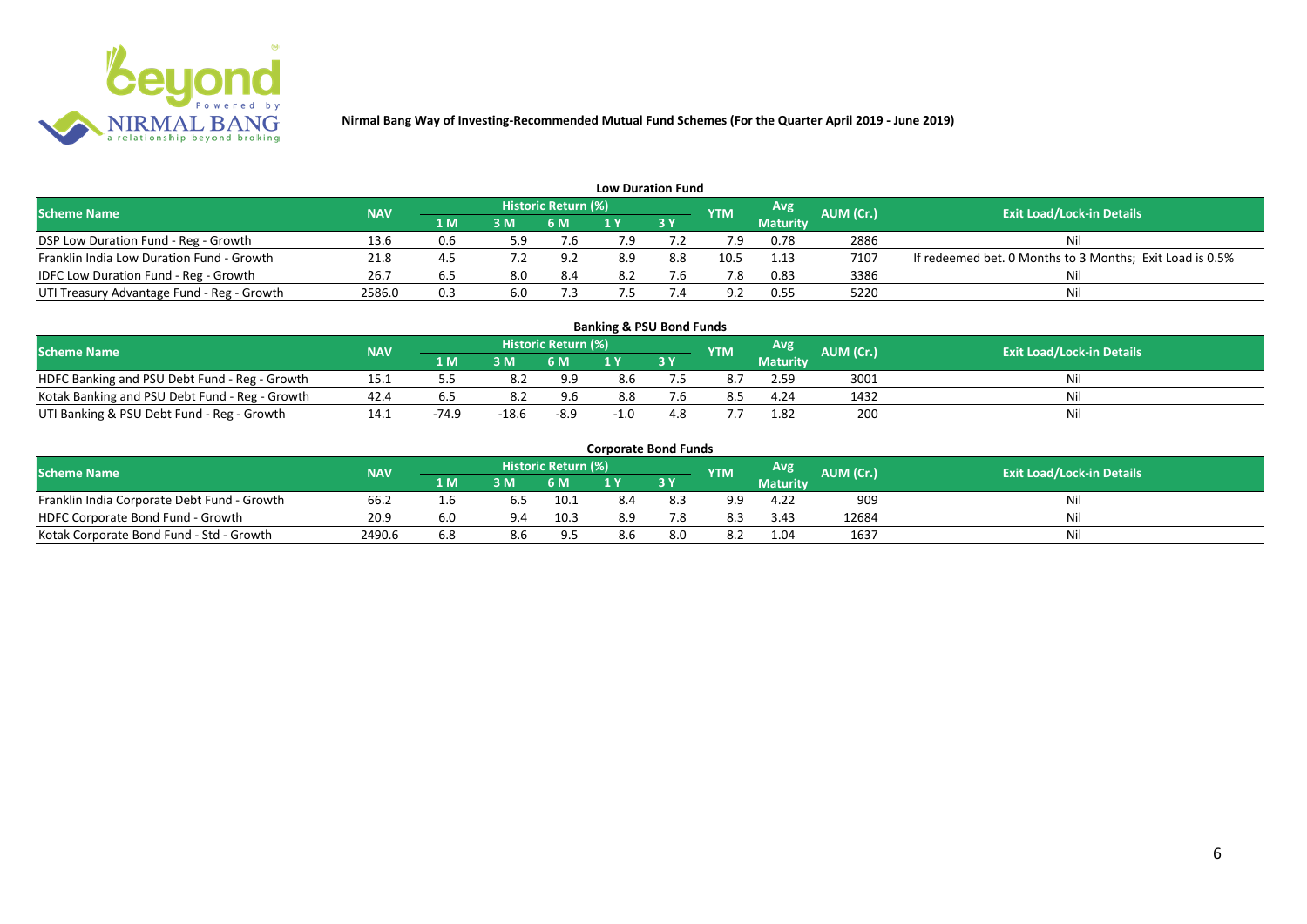

| <b>Credit Risk Funds</b>                  |            |         |        |                     |     |     |            |                 |           |                                                                       |  |  |  |
|-------------------------------------------|------------|---------|--------|---------------------|-----|-----|------------|-----------------|-----------|-----------------------------------------------------------------------|--|--|--|
| <b>Scheme Name</b>                        | <b>NAV</b> |         |        | Historic Return (%) |     |     | <b>YTM</b> | Avg.            | AUM (Cr.) | <b>Exit Load/Lock-in Details</b>                                      |  |  |  |
|                                           |            | 1 M     | 3 M    | 6 M                 | 1 Y | 3Y  |            | <b>Maturity</b> |           |                                                                       |  |  |  |
|                                           |            |         |        |                     |     |     |            |                 |           | If redeemed bet. 0 Month to 12 Month; Exit Load is 3%, If             |  |  |  |
| Franklin India Credit Risk Fund - Growth  | 19.5       | 1.5     | 4.3    | 8.7                 | 8.4 | 8.5 | 11.4       | 3.38            |           | 7229 redeemed bet. 12 Month to 24 Month; Exit Load is 2%, If redeemed |  |  |  |
|                                           |            |         |        |                     |     |     |            |                 |           | bet. 24 Month to 36 Month; Exit Load is 1%                            |  |  |  |
| HDFC Credit Risk Debt Fund - Reg - Growth | 15.3       | 4.3     | 7.5    | 8.1                 | 7.2 | 7.2 | 9.9        | 2.53            | 15966     | If redeemed bet. 0 Month to 12 Month; Exit Load is 1%, If             |  |  |  |
|                                           |            |         |        |                     |     |     |            |                 |           | redeemed bet. 12 Month to 18 Month; Exit Load is 0.5%                 |  |  |  |
| Reliance Credit Risk Fund - Growth        | 25.2       | $-28.5$ | $-4.9$ | 2.2                 | 4.6 | 6.5 | 11.5       | 1.98            | 9292      | If redeemed bet. 0 Month to 12 Month; Exit Load is 1%                 |  |  |  |
|                                           |            |         |        |                     |     |     |            |                 |           | If redeemed bet. 0 Month to 12 Month; Exit Load is 3%, If             |  |  |  |
| SBI Credit Risk Fund - Growth             | 29.6       | $-11.3$ | 2.1    | 5.8                 | 6.4 | 7.1 | 12.0       | 2.61            | 5407      | redeemed bet. 12 Month to 24 Month; Exit Load is 1.5%, If             |  |  |  |
|                                           |            |         |        |                     |     |     |            |                 |           | redeemed bet. 24 Month to 36 Month; Exit Load is 0.75%                |  |  |  |

| <b>Dynamic Bond Fund</b>                        |            |     |                |                            |      |               |            |                 |           |                                                         |  |  |  |
|-------------------------------------------------|------------|-----|----------------|----------------------------|------|---------------|------------|-----------------|-----------|---------------------------------------------------------|--|--|--|
| <b>Scheme Name</b>                              | <b>NAV</b> |     |                | <b>Historic Return (%)</b> |      |               | <b>YTM</b> | Avg             | AUM (Cr.) | <b>Exit Load/Lock-in Details</b>                        |  |  |  |
|                                                 |            | 1 M | 3 <sub>N</sub> | 6 M                        |      | 3Y            |            | <b>Maturity</b> |           |                                                         |  |  |  |
| Axis Dynamic Bond Fund - Growth                 | 19.0       | /.8 |                | 10.2                       | 8.8  |               | 8.6        | 6.80            | 135       | Nil                                                     |  |  |  |
| ICICI Prudential All Seasons Bond Fund - Growth | 23.2       | 7.3 |                | 9.5                        | 7.9  |               | 8.7        | 4.74            | 2647      | If redeemed bet. 0 Month to 1 Month; Exit Load is 0.25% |  |  |  |
| IDFC D B F - Reg - Growth (Re-Launched)         | 22.3       | 8.0 | 10.4           | 9.8                        |      | $\mathcal{A}$ | 8.3        | 8.16            | 1919      | Nil                                                     |  |  |  |
| Kotak Dynamic Bond Fund - Reg - Growth          | 24.3       | 6.0 |                | 11.5                       | 10.1 | 8.4           | 8.7        | 5.60            | 597       | Nil                                                     |  |  |  |
| CRISIL Corporate Bond Composite Index*          | $- -$      |     | --             |                            |      | $- -$         | $- -$      | --              | --        | $- -$                                                   |  |  |  |

| <b>Gilt Funds</b>                               |            |      |      |                            |      |      |            |                 |           |                                                     |  |  |  |
|-------------------------------------------------|------------|------|------|----------------------------|------|------|------------|-----------------|-----------|-----------------------------------------------------|--|--|--|
| <b>Scheme Name</b>                              | <b>NAV</b> |      |      | <b>Historic Return (%)</b> |      |      | <b>YTM</b> | Avg             | AUM (Cr.) | <b>Exit Load/Lock-in Details</b>                    |  |  |  |
|                                                 |            | 1 M  | 3M   | 6 M                        | 1 Y  | 3Y   |            | <b>Maturity</b> |           |                                                     |  |  |  |
| IDFC G Sec Fund - Invt Plan - Reg - Growth (Re- | 22.4       | 15.2 | 14.0 | 13.3                       | 11.5 | -8.1 | 8.2        | 9.38            | 422       | Nil                                                 |  |  |  |
| launched)                                       |            |      |      |                            |      |      |            |                 |           |                                                     |  |  |  |
| Reliance Gilt Securities Fund - Growth          | 25.1       | 15.2 | 11.7 | 12.7                       | 11.2 | 8.8  | 7.8        | 9.01            | 962       | If redeemed bet. 0 Day to 7 Day; Exit Load is 0.25% |  |  |  |
| UTI Gilt Fund - Growth                          | 41.2       | 10.6 | 12.0 | 10.9                       | 8.8  | 8.8  | 7.4        | 5.42            | 475       | Nil                                                 |  |  |  |